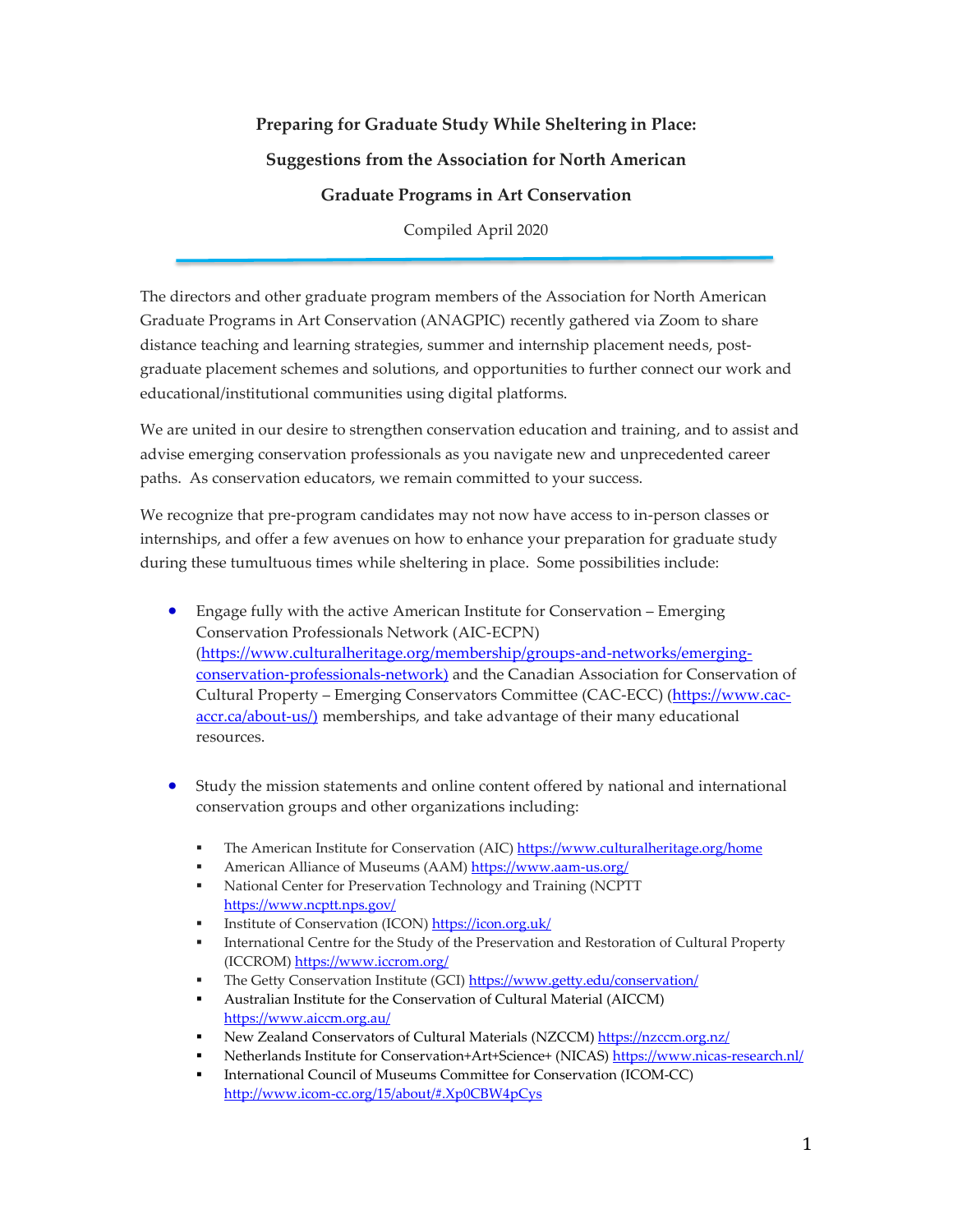- **International Institute for Conservation of Historic and Artistic Works (IIC)** <https://www.iiconservation.org/>
- Review ethical codes in conservation globally. Compare and contrast their content, consider cultural/national backgrounds, and prepare a set of guiding principles. Gather and review interesting articles on ethical challenges in related fields. Examine codes of conduct in related fields of study.
- Explore and comment on popular videos or other online content having to do with cultural heritage conservation. Which ones are accurate and engaging, versus just provocative and sensational? Can any be recommended more broadly for public audiences and why?
- Identify useful resources for caring for family treasures. Reach out to friends and neighbors to share these resources, and offer your time and expertise where needed.
- Review online content centered on emergency planning, response, and recovery to strengthen knowledge and skills. Examine posted disaster plans and templates, and follow the challenges facing cultural institutions worldwide during this global pandemic. Enroll in webinars centered on the impact of COVID-19 more generally.
- Study different leadership styles through multidisciplinary literature and observation of worldwide leaders at all levels. Identify core leadership skills and strengths for future consideration and reference.
- Review informational webinars hosted by conservation associations and regional centers. Use these learning opportunities to strengthen your skills and knowledge in areas of interest and in other selected areas or disciplines. Keep a record of all webinars reviewed.
- Take online, for-credit courses in areas central to our practice, from history of technology to STEM, interdisciplinary humanities, art history, anthropology, cultural studies, data analytics, photography/imaging, programing, etc.
- Pursue courses and/or certificates of study in areas vital to our fields, including project management, development, equity and inclusion, teaming, leadership, and communications strategies. For those interested eventually in private practice, look for online content centered on health and safety, entrepreneurship, effective marketing strategies, accounting and insurance practices, and small business regulations. Consider online coursework connected to programs of study in archival practice, emergency management, website design, digital management, and other topics. Check out Harvard University's free online offerings, for example, with courses ranging from the significance of tangible objects to strategic planning.
- Transcribe for the Smithsonian. The Smithsonian provides all the instructions and guidelines for transcribing ([\)https://transcription.si.edu/instructions.](https://transcription.si.edu/instructions) This is a great way to work with a variety of digitized archival written and printed texts.